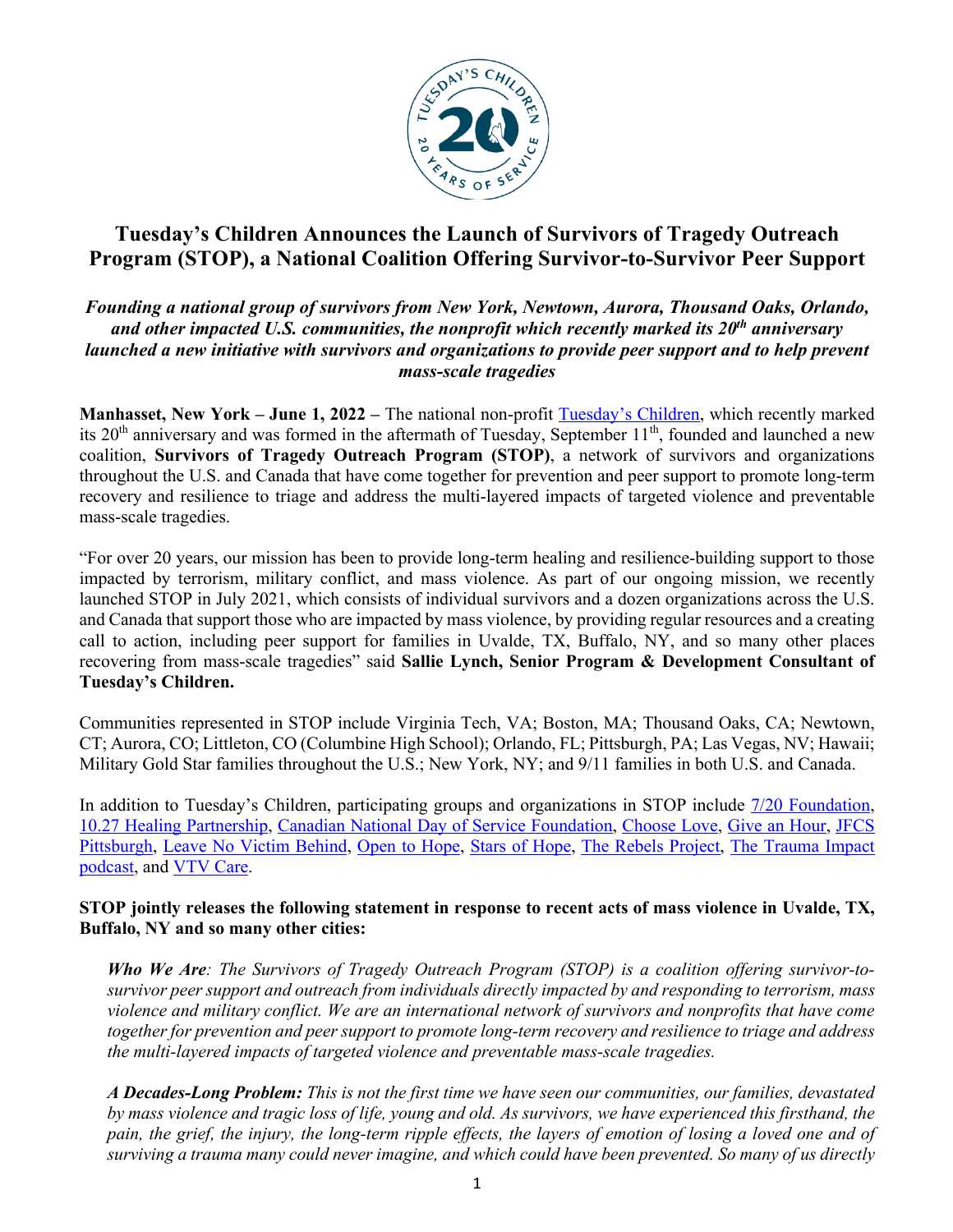*impacted by these tragedies, and others who feel our pain, have made tremendous efforts to move the needle and enact change. Listen to the voices of those pleading and advocating for change. We have now witnessed decades of inaction on the policy level. We have observed decades of continual acts of targeted violence and inhumanity.*

*Call to Action: We are calling for prevention to ensure that more families don't have to endure the pain of this kind of trauma and loss. We are calling to our society to commit to long-term healing for families of those impacted. If you are feeling helpless now, hopeless that things will never change, we want to tell you there are so many ways you can make a difference.*

*STOP and think. START thinking together.*

*STOP the arguing. START taking responsibility.*

*STOP the inhumanity. START addressing mental health issues in our society and providing timely support to those in need.*

*STOP focusing on the fringes and pay attention to the elephant in the room. START systemic change to correct the many factors causing this problem.*

*STOP senseless violence killing our families and causing long-term trauma and grief. START enacting effective prevention measures on state and federal levels.*

*STOP feeling scared and being silent. START asking for help. If you suspect something, even in your own family, reach out to someone you trust.*

*STOP feeling like we can't solve this problem. START turning up the volume - talk about this problem and keep getting louder.*

*And be mindful, that even if we can stop this tomorrow, our organizations will continue our work because the recovery, the need for long-term healing, the pain does not stop. But together we can stop the violence. Our survivor community is finite now, but the degrees of separation are diminishing. We are cardholders to a club we never wished to belong to. This club has an inexcusably high price. If we don't stop the violence now, you may hold the card next.*

#### *Signed by the following individuals from the Survivors of Tragedy Outreach Program (STOP):*

- *Anita Ahuja, Conference Coordinator, Leave No Victim Behind; Victim/Witness Program Director, Victim/Witness Assistance Division, Department of the Prosecuting Attorney, County of Maui, Hawaii*
- *Maureen Basnicki, Canadian 9/11 widow, beloved husband Ken (who lived in Toronto) was on the 106th floor of the World Trade Center on a business trip; Founding Director, Canadian National Day of Service Foundation (CNDSF.)*
- *Heather Dearman, Cousin of Ashley Moser (wounded) and Veronica Moser-Sullivan (killed)—from the 2012 Aurora, CO theater shooting; CEO 7/20 Memorial Foundation.*
- *Maggie Feinstein, Director of the 10.27 Healing Partnership, providing support for individuals and their loved ones impacted by the 2018 attack at the Tree of Life – Or L'Simcha Congregation synagogue, and others who experience hate-induced trauma.*
- *Josh Garcia, former management at Pulse Orlando, survivor of the 2016 mass shooting at Pulse nightclub; Executive Director, Stars of HOPE.*
- *Dr. Jordan Golin, JFCS Pittsburgh, President & CEO, service provider for individuals and their loved ones impacted by the 2018 attack at the Tree of Life – Or L'Simcha Synagogue.*
- *Dr. Heidi Horsley, Executive Director - Open to Hope Foundation, helping people find hope after loss; Adjunct Professor at Columbia University.*
- *Scarlett Lewis, mother of Jesse, who was killed in his first-grade classroom during the 2012 tragedy at Sandy Hook Elementary School; Chief Movement Officer, Jesse Lewis Choose Love Movement.*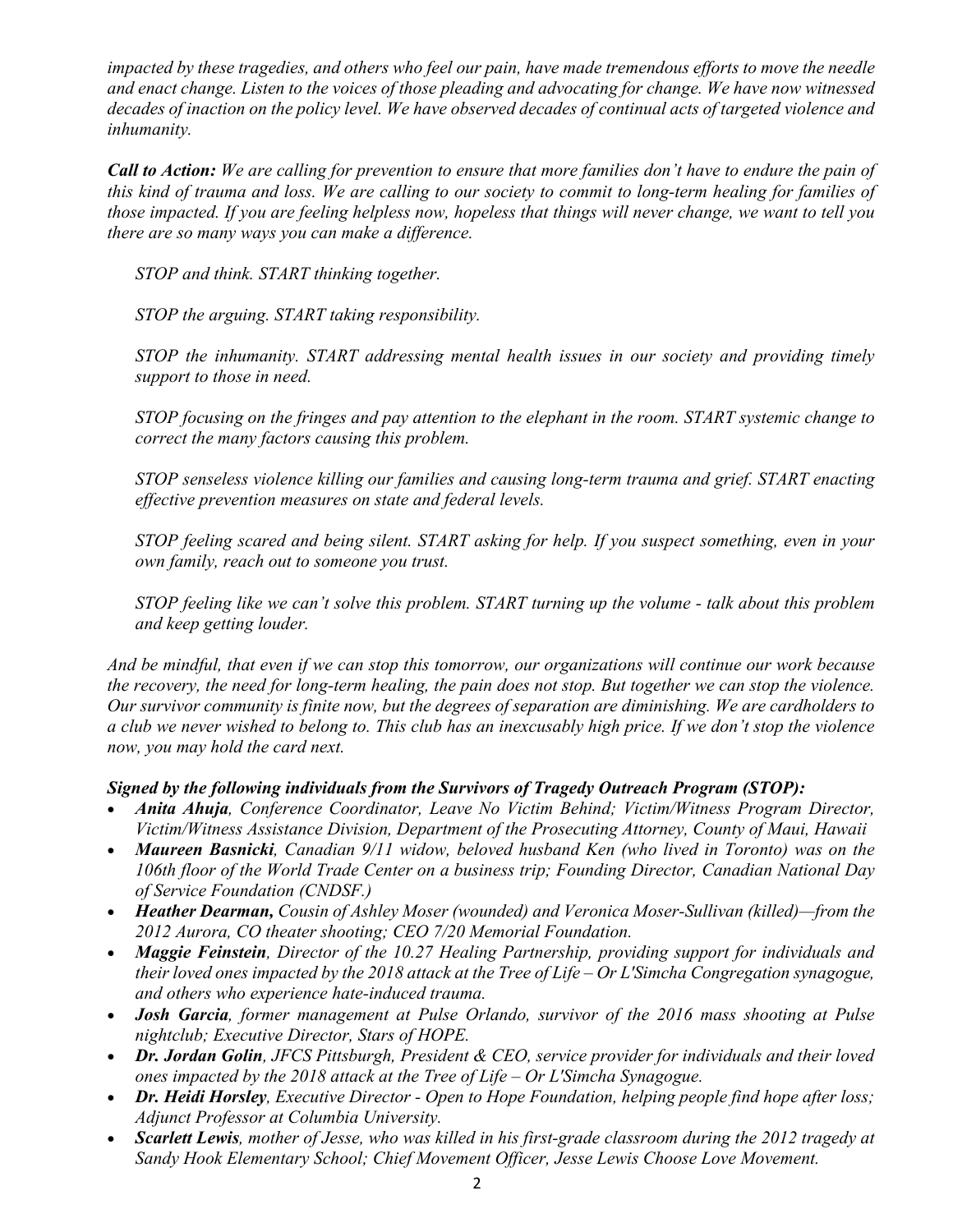- *Sallie Lynch, Senior Program & Development Consultant, Tuesday's Children, providing a lifetime of healing for families who have been forever changed by terrorism, military conflict or mass violence.*
- *Heather Martin, survivor of the 1999 Columbine HS mass shooting; Executive Director and Co-Founder, The Rebels Project.*
- *Michael Morisette, father of Kristina, one of 12 victims of the 2018 shooting at the Borderline Bar and Grill in Thousand Oaks, CA; Outreach Coordinator, Give an Hour.*
- *Kathy Murphy, Senior Program Director, Tuesday's Children, providing a lifetime of healing for families who have been forever changed by terrorism, military conflict, or mass violence.*
- *Amy O'Neill, MS, LPC - Licensed Professional Counselor; Survivor of the 2013 Boston Marathon Bombings; Host of "The Trauma Impact" podcast; and Consultant.*
- *Robert Pycior, 9/11 Family Member, lost his father, a military service member, in the attack on the Pentagon; School Social Worker.*
- *Joe Samaha, father of Reema, a victim of the 2007 Virginia Tech mass shooting; President of the VTV Family Outreach Foundation / VTV Care.*
- *Jansen Young, survivor of the 2012 Aurora, CO theater shooting, girlfriend of victim Jonathan Blunk; COO of 7/20 Memorial Foundation.*



*Resources: If you or someone you know is looking for support, our organizations and our coalition of partners are here to help. Here are some resources we recommend.*

- *Tuesday's Children has family-focused tip sheets on coping with tragedy, trauma, and grief: http://ow.ly/wvRf50IJiHv*
- *National Child Traumatic Stress Network resources for coping with mass violence: https://bit.ly/3z5WxYP*
- *Disaster Distress Helpline: Call or text 1-800-985-5990 (press 2 for Spanish) to contact a counselor trained in dealing with crisis situations. Confidential, multilingual, free services available 24 hours a day, 7 days a week, 365 days a year.*
- *The Rebels Project: tip sheet for knowing when and how to seek professional support after a mass shooting: https://www.tuesdayschildren.org/wp-content/uploads/TRP-TherapistGraphic\_V2.pdf*
- *Transcend app for survivors from the National Mass Violence Victimization Resource Center:*
	- o *Apple: https://apps.apple.com/us/app/transcend-nmvc/id1504741131*
	- o *Google Play: https://play.google.com/store/apps/details?id=edu.musc.dhs.transcend*